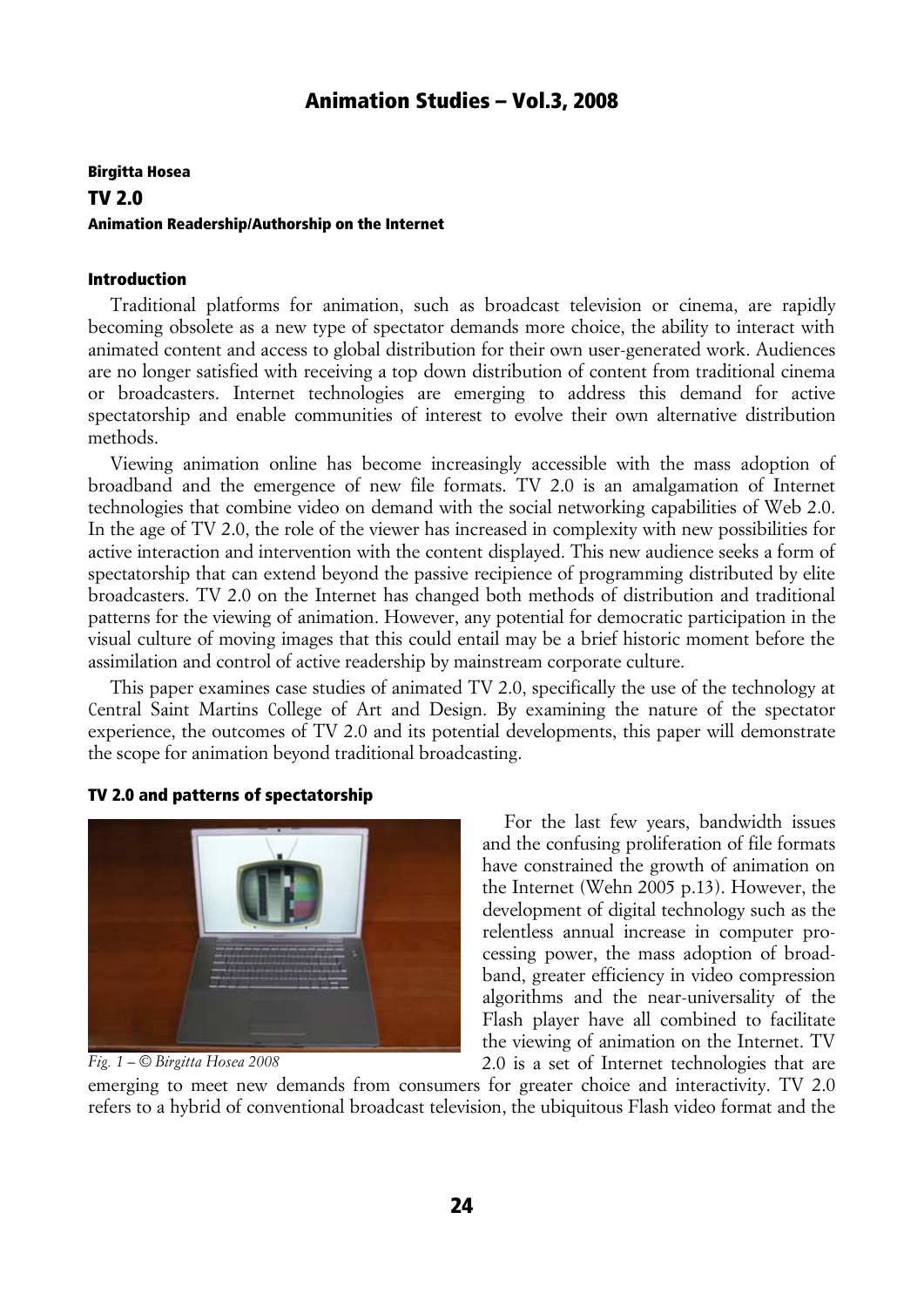Web 2.0 standards, which enable increased interactivity such as social networking, blogging and streamlined processes to post user generated content. TV 2.0 is changing traditional patterns of viewing and distributing animation.

Historically, in the West major film studios and broadcasters performed the role of gatekeepers, controlling access to the production and distribution of most mainstream animated content. In other parts of the world, access to the means of production and distribution has been controlled by ruling political parties (Wu & Fore 2005, Mjolsness 2005). The complex and expensive technical processes involved in animation were not traditionally available to the general public, being only accessible to a limited number of skilled practitioners. Global cinema or television distribution is expensive and, therefore, distribution is usually offered to safe products that can guarantee a return on investments. The independent festival circuit, while opening its doors to a wider pool of practitioners than the mainstream, still has its gatekeepers in the form of funders, curators and programmers. These factors have combined to restrict access to both the means of animation production and the means of distribution.

Traditional mainstream classic narrative animation texts sought to involve the spectator through a process of identification with the animated character portrayed on screen. Often criticised as a passive position, it could be argued that the identification process requires spectator involvement in the production of meaning. Writing on performance in the *Poetics*, Aristotle states that an actor portrays a character through an imitation "of actions and of life". In the performance of tragedy this 'imitation' arouses in the audience empathy and strong feelings of "fear and pity". These feelings that are aroused purge the spectator of excess emotions and, thus, engender a state of "pleasurable relief" or catharsis. Naturalistic animation aims for emotional engagement with the character, whereas comic animation involves different processes. Aristotle saw comedy as an "imitation of inferior people", indeed "the laughable is a species of what is disgraceful" (Aristotle 1996). Therefore, in Aristotelian terms, comedy can be seen as an encounter with the taboo that reinforces the moral codes of the spectator.

In order to be engaged, to feel these emotions of fear, pity or moral superiority, the viewer is required to evaluate the character being portrayed through the lens of her own lived experience; to compare what is seen performed with what she already knows. In other words, that which is seen on stage or screen is a projection of the self.

This concept of the viewer animating the viewed through a projection of her own embodied experience is developed by Roland Barthes in *Camera Lucida*. In attempt to analyse the unique ontology of photography, he adopted a phenomenological methodology in the observation of his own direct experience as a viewer. Rather than being a passive recipient of the photograph's essential meaning, he concluded that the photographs that moved him where those in which he participated, "…suddenly a specific photograph reaches me: it animates me, and I animate it. So that is how I must name the attraction which makes it exist: animation." (Barthes, 2000 p.20). The photograph was brought to life by his viewing. Similarly, an animated character is only brought to life in the eye of the beholder.

Although there is clearly some contribution from the individual viewer to the identification process, traditional forms of narrative have often been considered a passive experience of escapist pleasure and strategies developed to create active spectators. Bertolt Brecht, for example, sought to create a new type of theatre in which the spectator would not be manipulated by emotion, but roused to action through critical reason. Following on from Brecht, strategies of distanciation have long been a feature of experimental film practice. Intriguing and complex characters, such as those created by the Quays, defy linear comparison with lived experience. Yet however avant-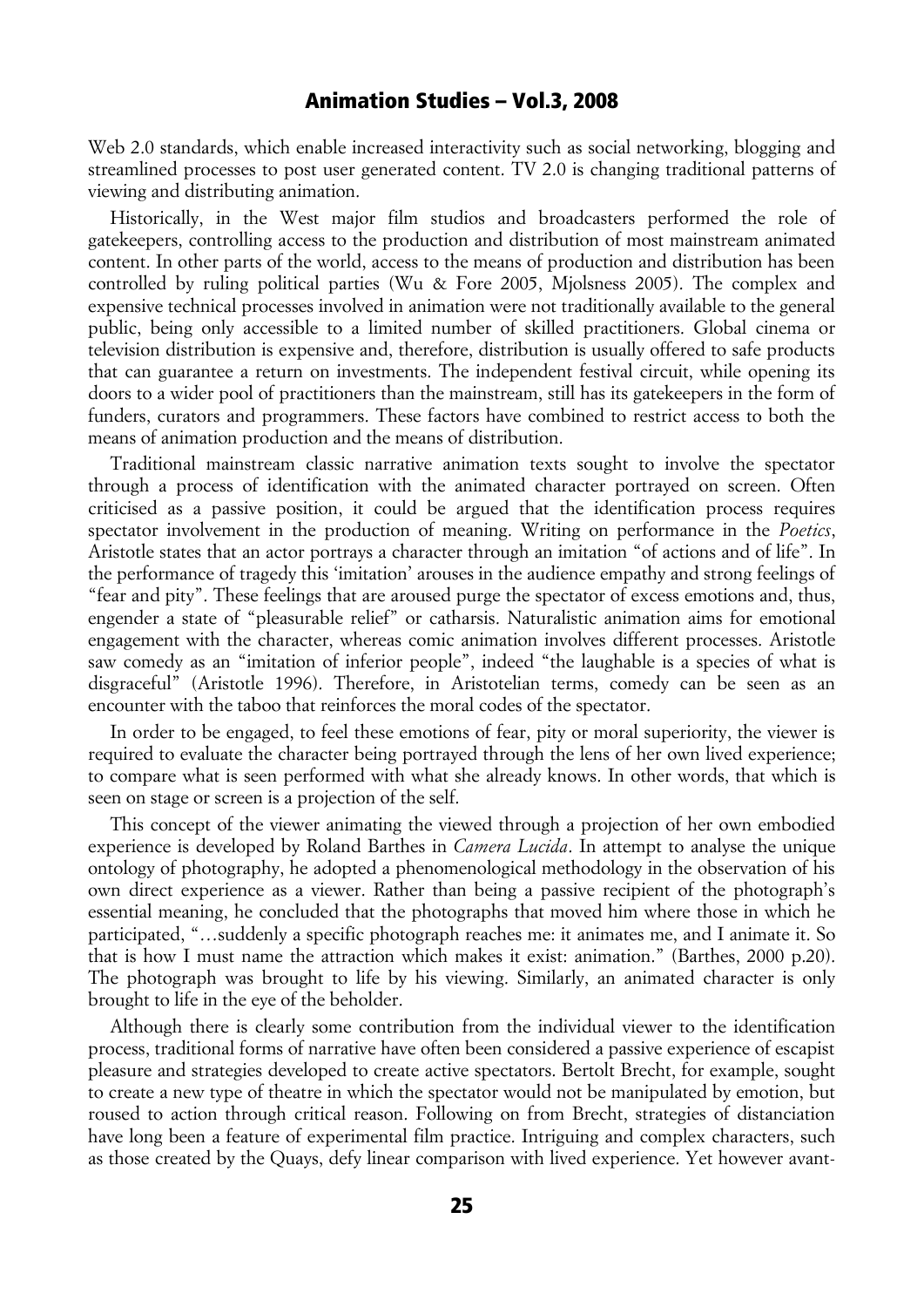garde the film and however critical the range of mental processes that the viewer experiences, from their seat in a darkened cinema they cannot directly physically intervene with or change the images on the screen before them.

Post-cinema, new audio-visual technologies have changed our relationship to moving images. The introduction of television introduced a degree of control over the viewing experience. It became possible to change channels or select the on/off button. With the advent of VHS it became possible to pause, rewind and fast-forward the viewing experience. The introduction of DVD led to a further enhancement of image quality, in particular the quality of the pause, which, in VHS technology, had stuttered between video fields.

Laura Mulvey (2007) argues that this technologically enhanced pause has created a new form of possessive or pensive spectatorship in which the frame can be contemplated in detail and endlessly held as the spectator desires to consume and possess the ephemeral image. DVD has introduced a degree of control in which to hold, caress or scrutinise the image, but this remains a playback technology in which **direct** intervention with the animation is not possible through the controls of the DVD player.

The arrival of VHS and new edit suites in the 1980s allowed artists to build on traditions of political collage and directly intervene with broadcast material. Scratch video was a new edit based form of practice at the borderline between artists' film and an area rapidly being reclaimed as expanded animation. Although Nam June Paik had been experimenting with video technology since the 1960s, it wasn't until the arrival of new equipment like the Sony Series V in the mid 1980s that British artists began to develop an aesthetic movement based on the video edit. According to George Barber (1990), the term "scratch video" was coined in 1984 by Pat Sweeney influenced by New York hip-hop artists like Grandmaster Flash.

Scratch video artists like Barber recorded source material from broadcast television and rhythmically edited multiple copies of the images to produce video art resonating with political satire. In his film *Branson* (1984), for example, Barber rhythmically edited together a series of 'ums' and 'ers': those speech impediments usually omitted from broadcast interviews. Reminiscent of modernist photomontage such as that by the Dadaist, Hannah Höch, who reappropriated and re-assembled images from mainstream media such as illustrated newspapers, books and magazines; in scratch video image sources were appropriated and re-assembled in a direct intervention with material that had been broadcast. These rhythmic visuals were more at home in the nightclub than the art establishment.

The development of digital technology has allowed consumers to access edit suite tools that were once the preserve of a small group of skilled technicians. Digital non-linear editing has profoundly changed the relationship of the viewer to the animation or film that they are viewing. The experience of spectatorship is no longer that of consumption. Through ripping DVDs and downloading clips from the Internet, the viewer can finally possess the image and can also alter the image, re-edit and re-distribute it in new forms and combinations.

Traditions of re-appropriation that can be traced from film montage and political collage through to scratch video continue online on sites such as Jib Jab. Internet users also directly intervene with 'official' video and animation content in the form of 'mashups'. Reminiscent of scratch video, the user will take broadcast, cinematic or games content out of its original context and re-edit it. Examples online include footage from the *Final Fantasy* game re-animated and edited into a parody of Michael Jackson's *Thriller* video (moondawg 2007) and *Finding Nemo* footage re-cut to the soundtrack of the *Crash* trailer (Knight 2007). Another usage of re-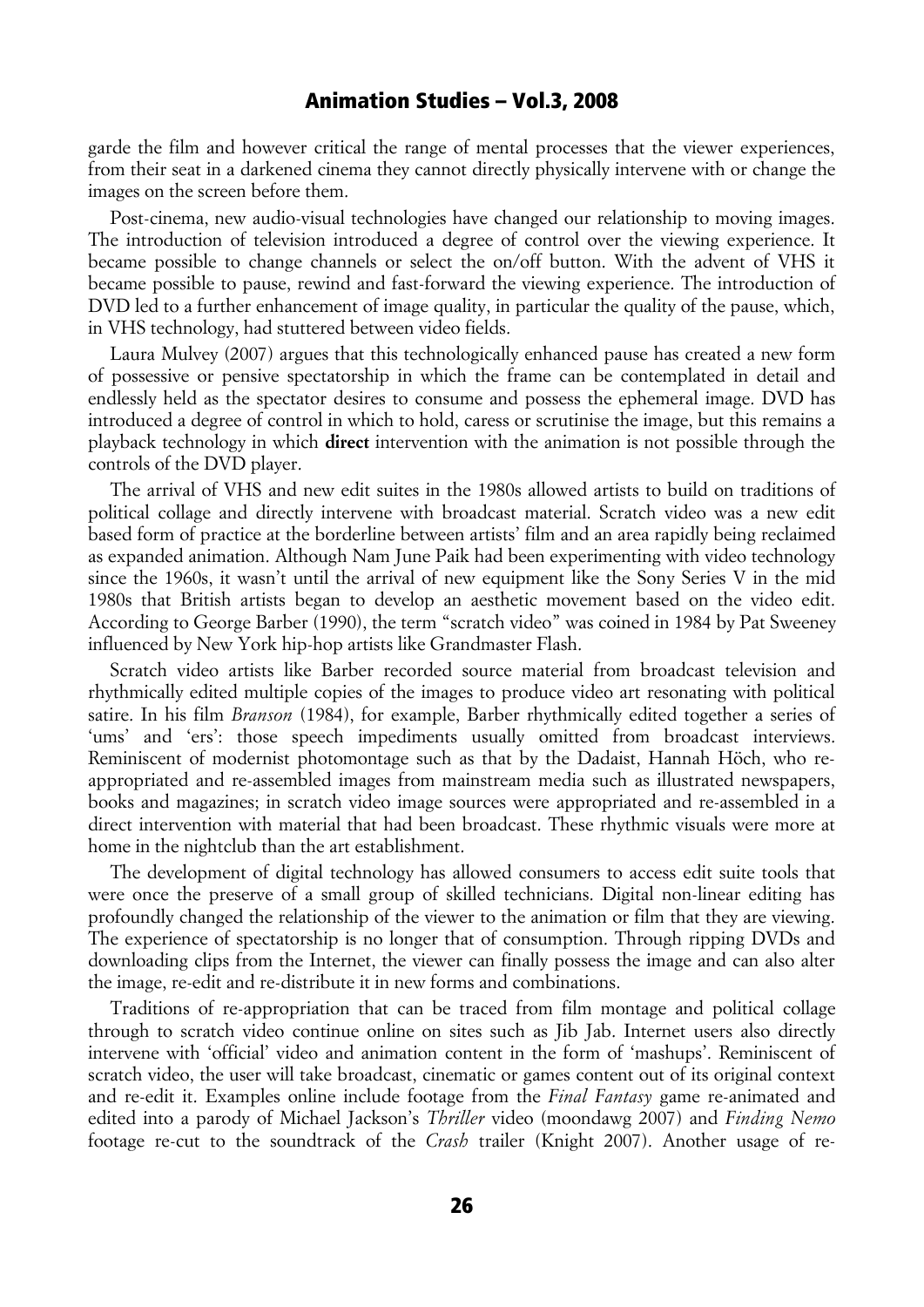appropriated and re-animated footage occurs with the phenomenon of visual pitching in which filmmakers cut up old films and re-present them as an illustration of a new film that they would like to make (myvisualpitch.com 2008). Online viewers are able to download, re-appropriate and re-distribute images, hacking and re-assembling the imagery of corporate culture, altering its context and disrupting the original meaning.

Online animation consumers also obsessively collect and share their knowledge about animation. YouTube, one of the most popular websites in the world, is an ever expanding archive holding out a promise of endless fulfilment in bite sized chunks. Animation fans upload rare and censored material such as banned *Betty Boop* cartoons or scenes from the stop motion doll epic *Superstar: The Karen Carpenter Story* (Todd Haynes, 1987). Large institutions are follow-ing suit. The BFI and the National Gallery are both putting parts of their archives on YouTube.

The citizen journalist has become a familiar feature of mainstream TV news coverage,



*Fig. 2 – © Birgitta Hosea 2008*

contributing mobile phone and home video footage of breaking news stories. The riots at the opening of a new IKEA store in North London in 2005 happened so spontaneously that they were exclusively captured on the mobile phones of onlookers and this footage was used in the TV news coverage. The advent of TV 2.0, however, means more than broadcasters accepting nonbroadcast standard media that is created by the general public. Bloggers, vloggers and You Tube users are able to post their own political stories that are neither covered nor sanctioned by the mainstream media such as the homophobic murder of Lawrence King (Hudson, 2008). The general public have been enabled to show their own films directly to a global audience on the Internet without the permission of a broadcasting authority. Thus, the means of production and distribution are taken into the hands of the audience.

An earlier usage of animation online was for marketing purposes – to create an audience for cinema and television releases (Wehn 2005 p.24). Contemporary technology, however, is engendering an active viewer able to generate and distribute her own content for an online audience. The means of ani-mation production itself is now more ac-cessible. Software such as Flash, stop-motion freeware and consumer DV cameras have enabled a wave of 'lo-fi' animation created on home computers and distributed via Internet based networks. Online culture and the ac-cessibility of Flash software have coincided with generational movements of cultural redefinition to create mass interest in Internet animation in countries such as China (Wu & Fore 2005). As well as contributing to the development of new visual aesthetics, new methods of creating animation have also led to the development of hybrid forms such as algorithmic animation, interactive animation, machinima and mashup.

In addition to creating their own content, hacking images from the mainstream and setting up their own distribution networks, these new active online spectators are also building their own critical communities. Communities of viewers are created on You Tube channels through lists of 'friends' that subscribe to them and can offer feedback through comments and ratings. Being a 'friend' registers an ongoing personal interest in an Internet TV channel, blog or web page. It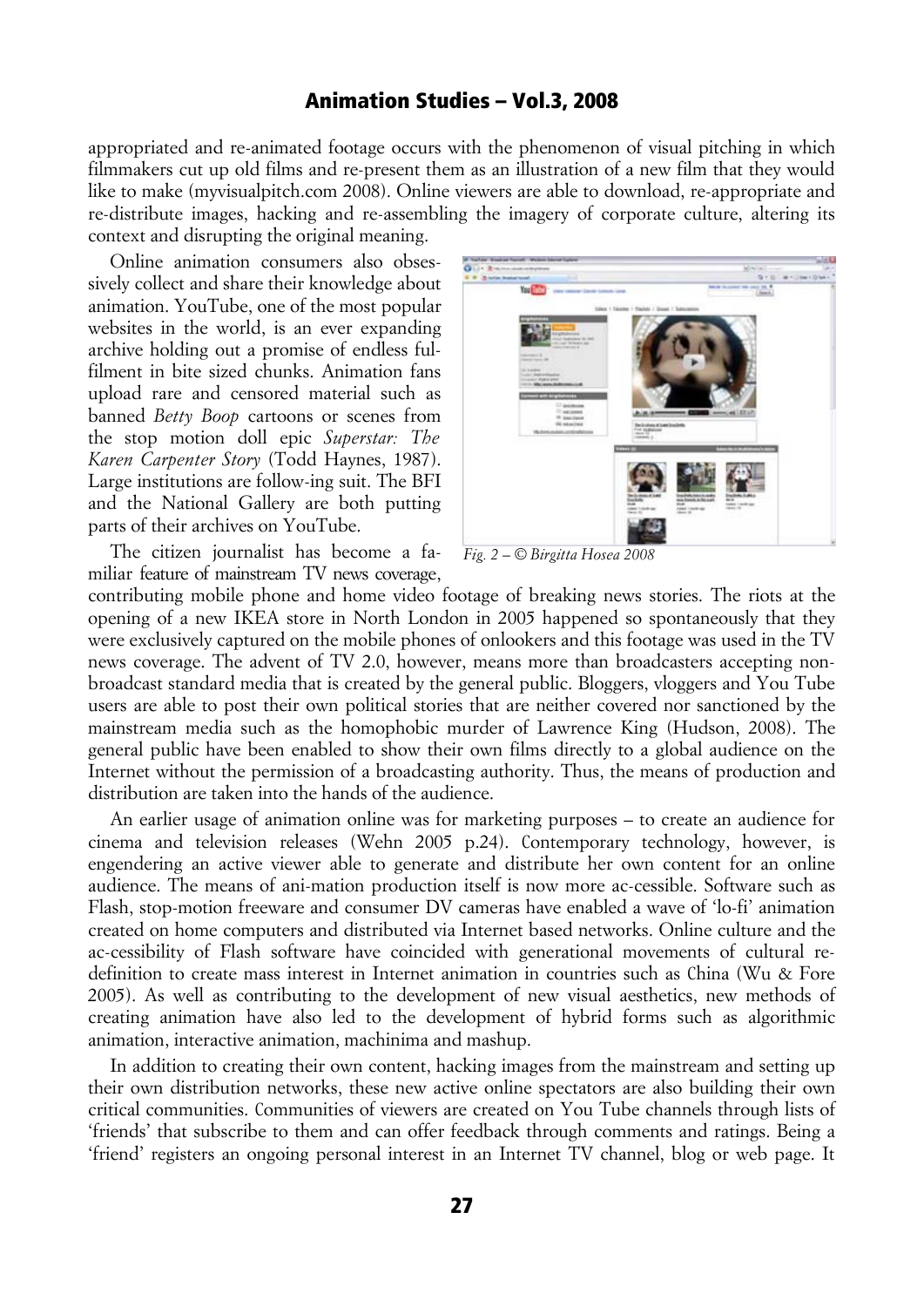makes the viewer visible, albeit obscured by a pseudonym or avatar. The process of being 'friends' demonstrates commitment in a field dominated by the short attention span. It also enables peer review and feedback. Other sites allow subscription by RSS feed, which automatically relays new developments on a site.

The citizen broadcaster is also the citizen critic blogging about, commenting on and rating items seen. This communal criticism results in judgement by wiki, by the mass audience. The level of criticism may tend to be shallow, yet this fundamentally challenges the traditional notion of broadcaster or film studio as gatekeeper of distribution and the traditional critic as gatekeeper of quality.

This new audience does not only interact with animation in order to play games online, but also distributes their own user-generated material, creates archives and reference libraries of bookmarks on del.ici.ous, peer reviews, subscribes and criticises. Reminiscent of the 1970s do-ityourself punk aesthetic, TV 2.0 allows viewers to distribute their own content for free, to build alternative distribution models based on networks between communities of interest and to critically interact with the content viewed.

### Case studies at Central Saint Martins College of Art and Design, University of the Arts London

Central Saint Martins has striven to utilise social networking and TV 2.0 to facilitate reflective practice and to develop virtual communities of creative practitioners who peer review and comment on each other's work.

Blogging is a reflective process used on the Character Animation course at Central Saint Martins as a pedagogical strategy. An alternative to sketchbooks, blogging provides a method to document the development process involved in the creation of animation. Originally, the students were asked to keep reflective sketchbooks, because the course philosophy is to assess students on their progress and development as well as the final product in the form of a finished animation. The blogs were originally intended to document the process behind their final films that were created in conjunction with the National Gallery's *Transcriptions* project. The initiative behind the use of blogging came from the students as many of them were already keeping blogs. Students post works in progress on their blogs: animatics, sketches, mood boards, versions of character designs, storyboards, rough drafts and other animation development work. Their blogs display linked animations that they have posted on sites such as Vimeo or You Tube.

Re-mediating the sketchbook, the blog becomes more than a digital archive of personal and creative development. Networks of friends that have subscribed to the blogs progressively add comments and these networks have grown from personal contacts to include interested professionals providing detailed technical feedback. The National Gallery created an online portal to both the films and the blogs, which has ensured an audience beyond the classroom.

Another web based initiative originating from the Innovation Centre at Central Saint Martins is Fifzine. The name derives from an amalgamation of Andy Warhol's fifteen minutes of fame and the word 'magazine'. It is a social networking site for the creative community, yet unlike a site such as Facebook, this is not a place for holiday photographs, but for creative practice in the form of a portfolio. It is free to join and open to all creatives, who can each have their own portfolio page featuring examples of writing, audio, still or moving image work, illustrations and animations. These portfolios can have 'friends' and comments and feedback are invited.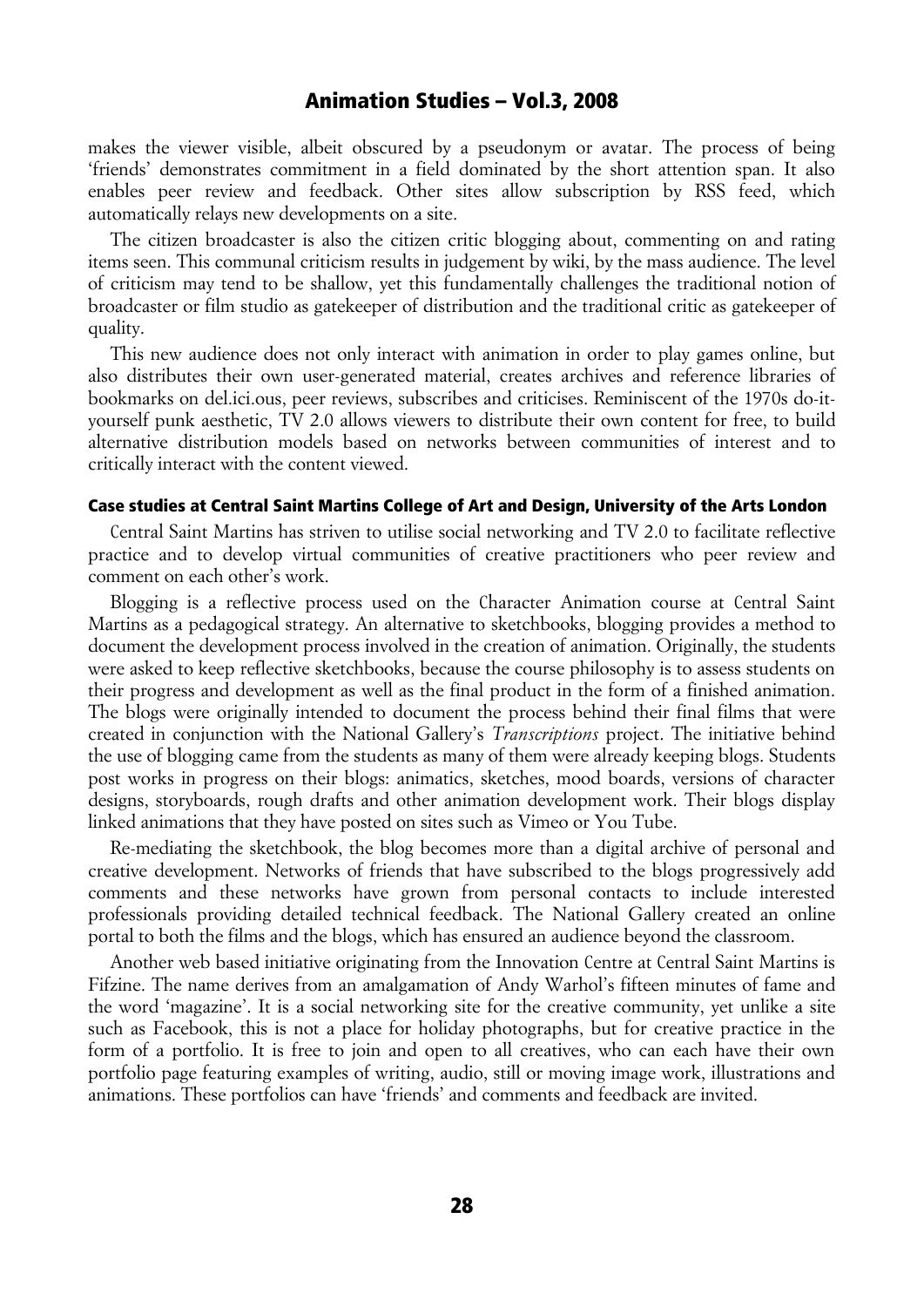The Fifzine Minutes section is a showcase gallery with exposure time determined by users of the site. All the work is guaranteed exposure for twenty-four hours, and in a homage to Andy Warhol, after then each user's vote gives fifteen minutes more exposure for a piece of work. 'Sticky content' in the form of a changing magazine section and regular competitions attracts users to the site. Although it is still in BETA, it has already attracted thousands of people, including the animation company Bermuda Shorts, to set up a portfolio page and recruitment agencies use it to source new talent.



*Fig. 3 – © www.fifzine.com 2007*

These case studies demonstrate how Internet users are posting their own work, exercising choice over their viewing and inviting peer review. Utilising social networking as a pedagogical strategy allows the work of animation students to reach a potential global audience beyond the physical boundaries of the classroom.

#### Active readership and assimilation

According to the theory of remediation, an emerging form will incorporate forms that preceded it. As the Internet evolves a unique identity, web designers have used a series of metaphors from older media to display animated content. The new is understood through the lens of the past. User interface metaphors include the gallery, the sketchbook, the newspaper, the 'zine, the portfolio and, now, the TV channel. As people turn away from watching television towards the Internet, a change in advertising is also becoming apparent. There are confident predictions that within one year online advertising will have overtaken the market share currently occupied by broadcast (McCashey, 2008). Online companies such as Blip TV use the language of democracy and accessibility in order to generate advertising revenue from the citizen broadcasters.

"A new class of entertainment is emerging that is being made by the people without the support of billion-dollar multinationals. Our mission is to support these people by taking care of all the problems a budding videoblogger, podcaster or Internet TV producer tends to run into. We'll take care of the servers, the software, the workflow, the advertising and the distribution. We leave you free to focus on creativity… You deserve to make money from your hard work. That's why blip.tv works with as many video ad networks as possible to make you money. If you have a hit show we'll use our own sales force to sell a sponsorship. We share everything we make for you 50/50." (Blip TV 2008)

Although there are currently hundreds of sites competing for our attention as Internet TV viewers or creators, a comparison with the history of film or animation, in which many small studios and companies were taken over and incorporated into a few major corporations; could indicate that a few major corporations will end up dominating the Internet. Another parallel is with the plethora of small independent record labels set up during the punk era of the 1970's and early 1980's that were gradually assimilated into a few major record labels. In a climate of corporate take-over, restricting the amount of creators and distributors ensures maximised profit margins for the few that survive. Advertisers are continually seeking new methods of capturing and controlling our viewing and shopping patterns. The restriction of our viewing to fewer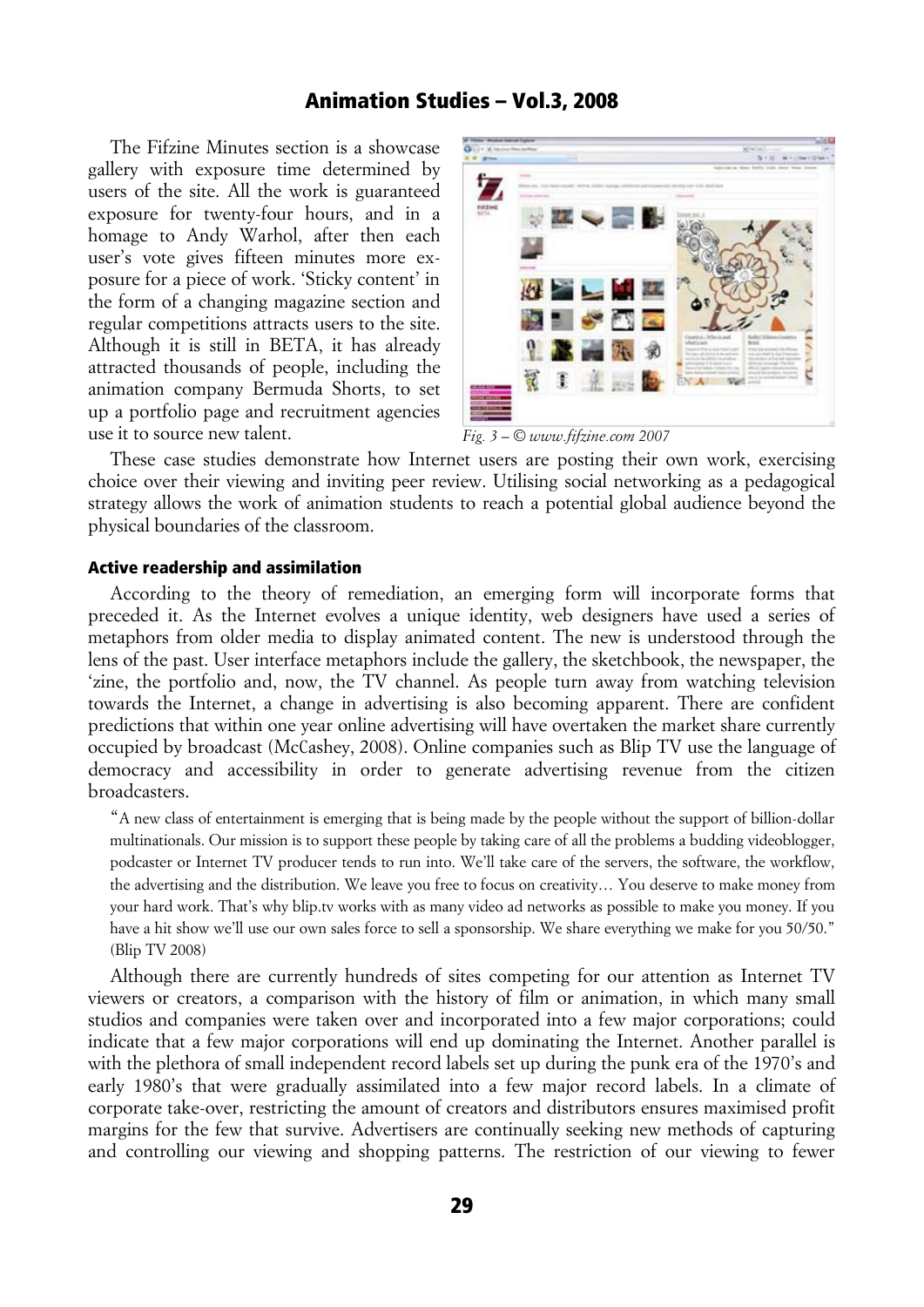portals would enable a more effective distribution of advertising messages. Consumers are reassured by a gatekeeper associated with an established brand – such as the BBC's iPlayer – as opposed to confronting the vastness of choice thrown up by the seemingly limitless territories of a Google search. Lev Manovich states that the next stage in the evolution of digital media is "the need for new technologies to store, organize, and efficiently access" the unprecedented amount of information now available to us (2001 p.35). Could a desire for ease of access to content lead to a monopoly by portals that make choices on our behalf, that become the new gatekeepers?



*Fig. 4 – © Adobe Media Player BETA 2007*

Next generation software, like Adobe Media Player, which is currently in BETA, aim to become the primary method of viewing Internet TV. This software will allow the user increased choice and customization of their own viewing experience with fully integrated advertising. Free to download and using the same peer-to-peer technology pioneered by Internet pirates, the software will show high quality legal content for free. As the content will be free, it will be financed by transparent adverts that can float above the video content. Advertising can also take the form of clickable hotspots embedded in the video files that could link to advertiser's information. A vast

catalogue of content is available for download or viewing online in full screen and the software can make recommendations about programmes that it thinks you might want to watch. Although content from traditional broadcasters will be shown, it will be possible for the general public to submit user generated content to the catalogue for free, if it does not contain advertising.

The response of traditional broadcasters to changes in viewing patterns has been to seek to accommodate them. Advertisers, in particular, have always appropriated new forms of expression in the rapacious search for the latest youth trends. George Barber (1990) described the appropriation of the style and grammar of artists' scratch art video by the commercial sector in the 1980s for a renewal of broadcast television. Youth and Music programming, in particular, adopted the visual language and editing style of the scratch video scene using artists as the "unpaid R & D department of big business" (Barber, 1990 p.120). Since then, pop videos, idents and opening title sequences are now the site of experimental moving image practice once limited to the avant-garde.

Similarly, contemporary broadcast and cinema content providers – the traditional gatekeepers of the moving image - seek to incorporate the new active forms of spectatorship in order to renew their models of broadcast and distribution. The BBC has launched the iPlayer, which allows Internet users to access broadcast content from the last seven days on demand for free. In addition, they aim to harness the potential of user-generated content and discover new talent through their web site.

Warner Bros have a cartoon mashup competition website where you are permitted to re-edit their footage, giving them even more mileage from classic cartoons. Radical forms of reappropriation, such as mash-up, are themselves re-appropriated for marketing purposes. Addictive TV, the VJ artists, was officially sanctioned by the film studio to distribute their Antonio Banderas mashup due to its value as viral advertising.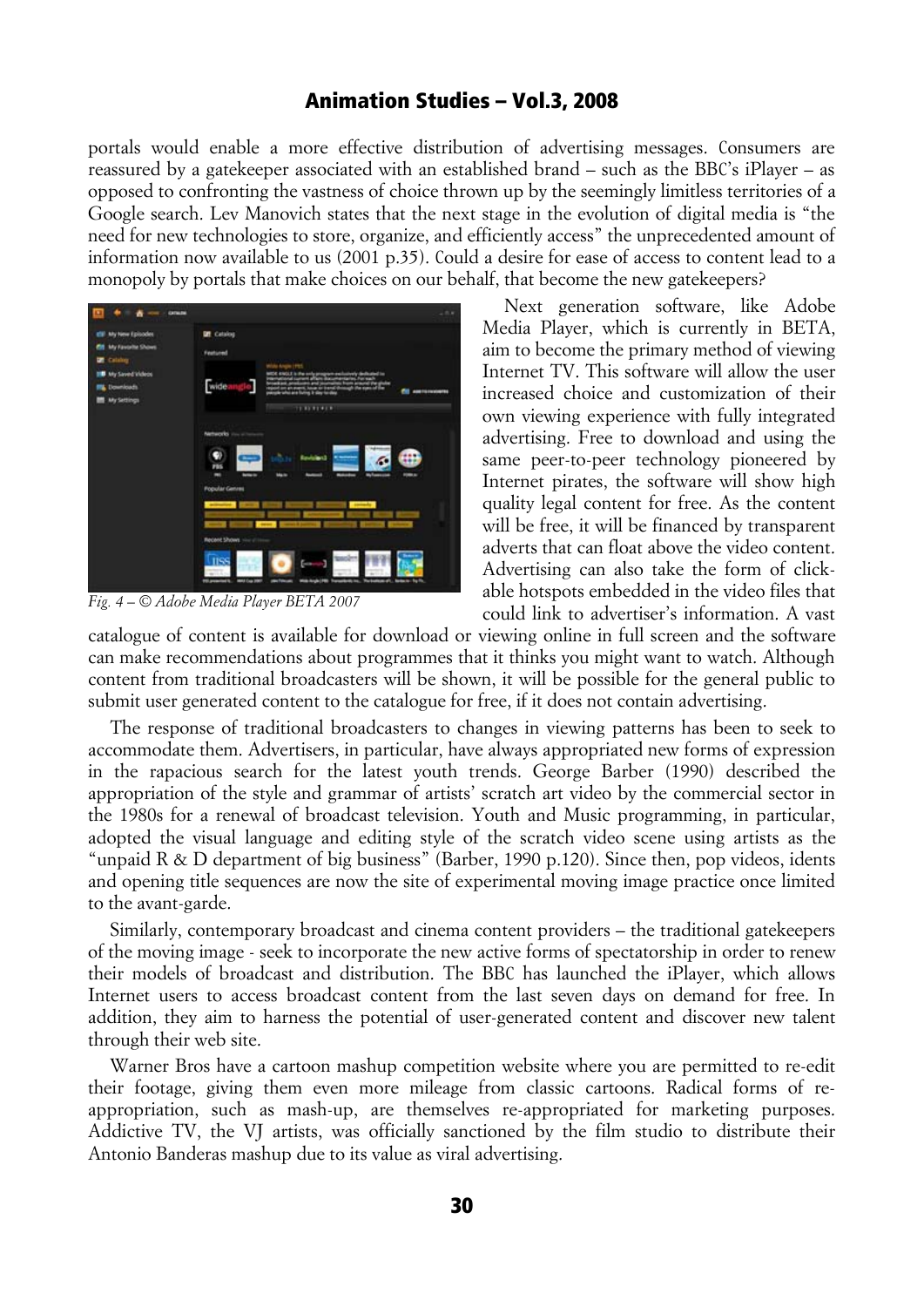Television itself has adopted the use and language of user-generated content. Broadcast television channels now feature You Tube inspired 'youth' programmes showing the most popular video clips from the Internet and undermining any possibility for a counter culture in opposition to the mainstream.

#### Conclusion

New Internet technology has resulted in an active form of spectatorship. As patterns of viewing change, the online spectator now combines the roles of reader, author, archivist, distributor and critic. This active engagement with the text extends Brecht's notion of creating a spectator who would be roused to action rather than pacified by emotion. No longer a passive recipient or 'fan', through the use of digital technology on the Internet, the audience have taken over the means of production, criticism and distribution.

The case study of the projects at Central Saint Martins has demonstrated how animation and TV 2.0 can be used to enhance not only the teaching experience but also the creative processes. Whereas in the past animation students would only have had limited access to distribution through the festival circuit, they are now able to distribute their films globally online. They post not only finished projects, but also their working processes through reflective blogs that invite feedback and peer review through social networking. This can aid their educational development and at the same time widens their potential audience.

Online culture and the mass consumption of digital technology are frequently referred to as part of a democratisation of visual culture (Wehn 2005 p.5). A familiar counter argument asserts that this is not the case, because access to digital culture is not universal. A technocracy is seen to be emerging in which a digital divide exists between those with access to computers and the knowledge of how to use them and those who do not. Indeed, technology is far from neutral and evolves in ways that privilege a quick profit rather than a commitment to a democratic equality of access. In the future, it could be more profitable to restrict choice and access than to continue with the freedoms that are currently enjoyed. Indeed, any radical or truly democratic possibilities for active reader/authors could be seen as being slowly eroded by the emergence of new gatekeepers from mainstream corporate culture.

It is important then to study and document, not only the aesthetics of new forms of animation that are distributed on the Internet (Wehn 2005, Wu & Fore 2005, Mjolsness 2005), but also the fundamental changes in patterns of spectatorship as evidenced in 'fan' communities, social networking, alternative patterns of distribution, pedagogic models and wiki – criticism, before the freedoms and accessibility that are currently afforded on the Internet are restricted by the emergence of technological cartels. ^

Birgitta Hosea is Course Director of Character Animation at Central Saint Martins College of Art and Design, University of the Arts London. This paper was presented at the PCA/ACA Annual Conference, San Francisco, March 2008.

#### References

Addictive TV remixes Antonio Banderas... (2006) Mashup. Directed by Addictive TV. http://www.youtube.com/watch?v=o7wese9BuEU [accessed online 10/03/08] Adobe Media Player BETA (2008) http://labs.adobe.com [accessed online 10/03/08] Aristotle (1996) *Poetics.* Heath, Malcolm (trans.), Penguin, London